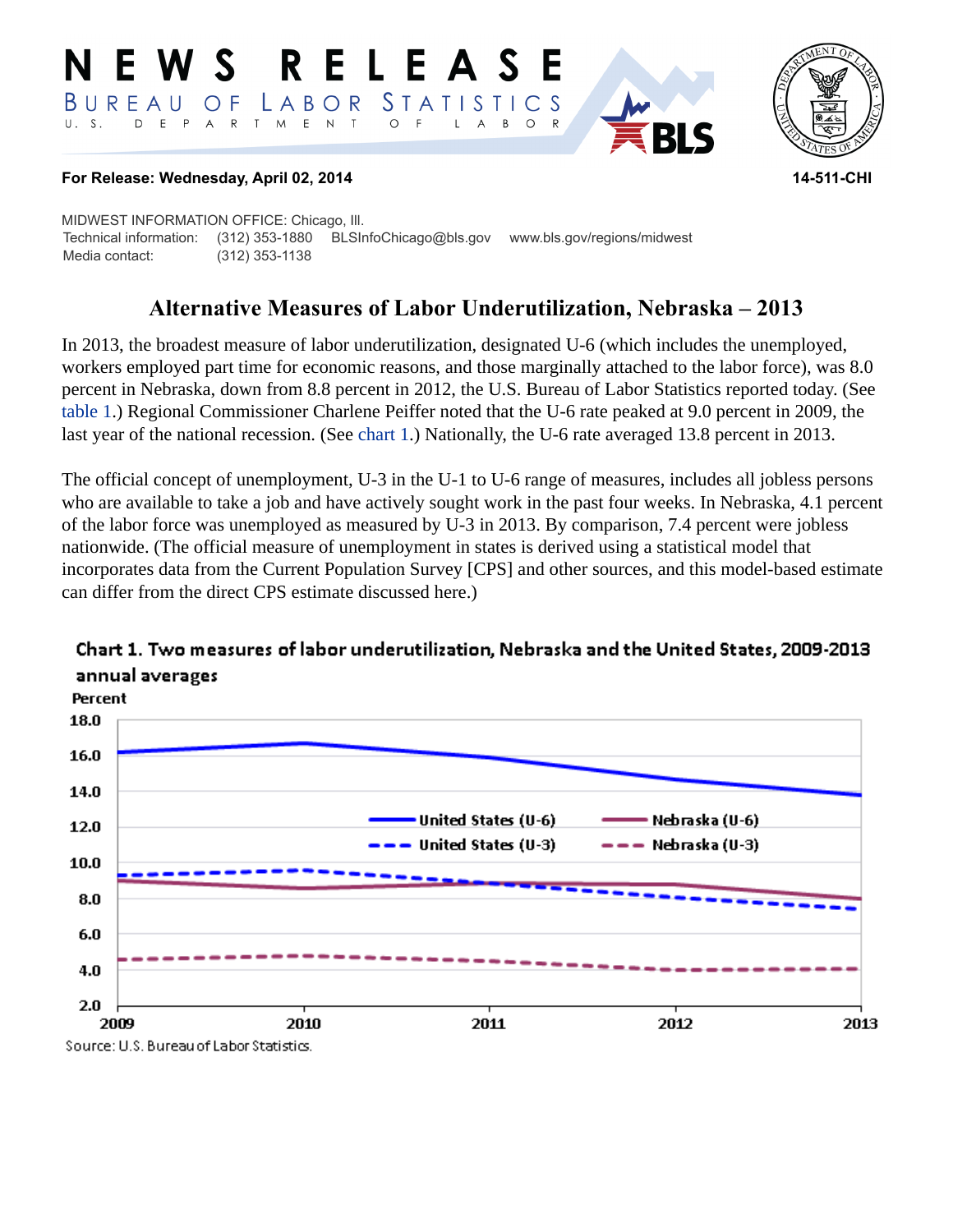Nebraska had 42,000 unemployed residents in 2013 according to the Current Population Survey. In addition, there were 34,000 workers who were employed part time for economic reasons (also known as involuntary part time). These individuals were working part time because of slack work or business conditions, or because they were unable to find a full-time job. (See [chart 2](#page-1-0).) Nationwide, there were 7.9 million individuals working part time for economic reasons in 2013.



<span id="page-1-0"></span>

Source: U.S. Bureau of Labor Statistics.

In 2013, the number of individuals considered to be marginally attached to the labor force in Nebraska was 7,200. People marginally attached to the labor force are not working but indicate that they would like to work, are available to work, and have looked for work at some time during the past 12 months even though they had not searched for work in the 4 weeks preceding the survey. In the United States, the number marginally attached totaled 2.4 million in 2013.

Discouraged workers, a subset of the marginally attached, are persons who are not currently looking for work because they believe no jobs are available for them. In 2013, there were 2,100 discouraged workers in Nebraska, accounting for 29.2 percent of all marginally attached workers in the state. The U-4 measure, which adds discouraged workers to the number of the unemployed (expressed as percentage of the labor force plus the number of discouraged workers), was 4.3 percent in Nebraska in 2013 compared with 7.9 percent nationwide.

From 2012 to 2013, three rates of labor underutilization in Nebraska declined, two were unchanged, and one rose. Nationwide, all six national rates of labor underutilization trended down. The largest decrease in Nebraska and the nation was in the U-6 measure, down 0.8 percentage point and 0.9 point, respectively. In Nebraska, the only increase was in the U-3 measure, rising 0.1 percentage point.

### **State comparisons**

Nevada registered the highest rates for all six alternative measures of labor underutilization among the 50 states and the District of Columbia in 2013. Nevada's rates ranged from a U-1 of 5.5 percent, tying with the District of Columbia, to a U-6 of 18.1 percent. (See [table 2](#page-5-0).) Other states with high U-6 rates included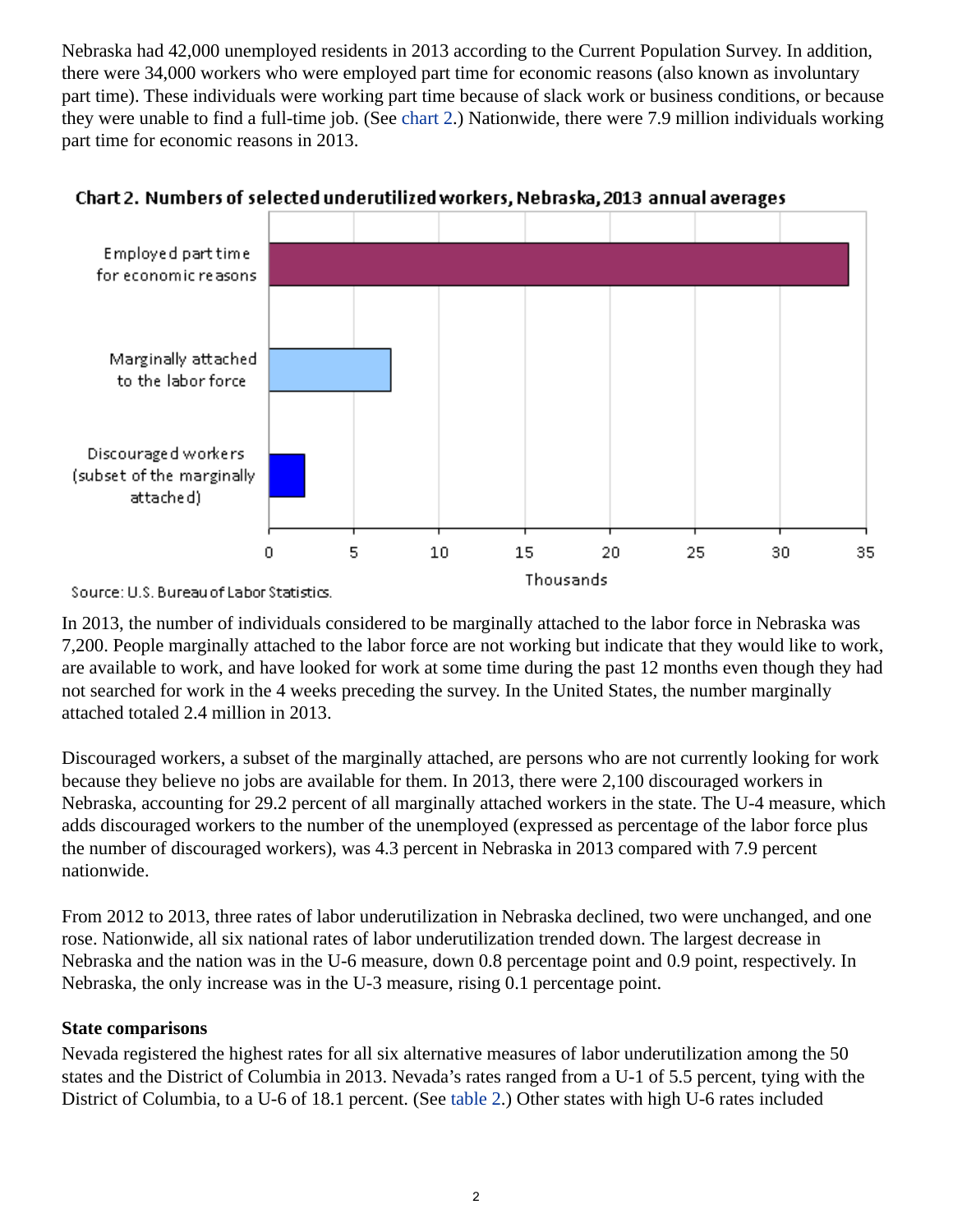California (17.3 percent) and Oregon (16.5 percent). Nevada, Rhode Island, and Illinois had the highest U-3 unemployment rates, averaging 9.8, 9.2, and 9.1 percent, respectively. States with high U-3 unemployment rates tended to have high values for the other five measures.

Similarly, states with low U-3 rates usually recorded low values for the other measures. North Dakota had the lowest rates for all six measures, including a U-1 of 0.9 percent, a U-3 of 2.9 percent, and a U-6 of 5.6 percent. South Dakota and Nebraska registered the second and third lowest rates in all six measures, with U-6 rates of 7.1 and 8.0 percent, respectively.

In 33 states, all six measures of underutilization decreased over the year. Five states had U-6 rates that decreased by more than 2.0 percentage points, led by Washington (-2.9 points). Among these five states, four were in the West and one was in the Northeast.

Arkansas was the only state that had increases in all six alternative measures of labor underutilization over the year. Eight additional states recorded increases in their U-6 rates. Tennessee experienced the largest increase, up 1.4 percentage points to 14.7 percent, followed by Kentucky, up 1.2 percentage points to 15.0 percent. The U-6 rate was unchanged in Illinois (16.0 percent), Ohio (13.6 percent), and the District of Columbia (14.1 percent).

## **Technical Note**

The U.S. Bureau of Labor Statistics (BLS) produces six measures of labor underutilization based on Current Population Survey (CPS) data. Monthly, the BLS publishes these six measures for the United States in the Employment Situation news release. (See [www.bls.gov/news.release/empsit.t15.htm\)](https://www.bls.gov/news.release/empsit.t15.htm). State estimates, presented as 4-quarter moving averages, are provided each quarter on the BLS Website. (For the most recent data see [www.bls.gov/lau/stalt.htm](https://www.bls.gov/lau/stalt.htm).)

The civilian labor force is the sum of employed and unemployed persons. Those not classified as employed or unemployed are not in the labor force. The unemployment rate is the number unemployed as a percent of the labor force.

People are classified as employed if they did any work at all as paid employees during the reference week; worked in their own business, profession, or on their own farm; or worked without pay at least 15 hours in a family business or farm. People are also counted as employed if they were temporarily absent from their jobs because of illness, bad weather, vacation, labor-management disputes, or personal reasons.

People are classified as unemployed if they meet all of the following criteria: they had no employment during the reference week; they were available for work at that time; and they made specific efforts to find employment sometime during the 4-week period ending with the reference week. Persons laid off from a job and expecting recall need not be looking for work to be counted as unemployed. The unemployment data derived from the household survey in no way depend upon the eligibility for or receipt of unemployment insurance benefits. The official concept of unemployment (as measured in the CPS) is equivalent to the U-3 in the U-1 to U-6 range of measures. The other measures are provided to data users and analysts who want more narrowly (U-1 and U-2) or broadly (U-4 through U-6) defined measures. BLS updates these measures for each state on a 4-quarter moving-average basis.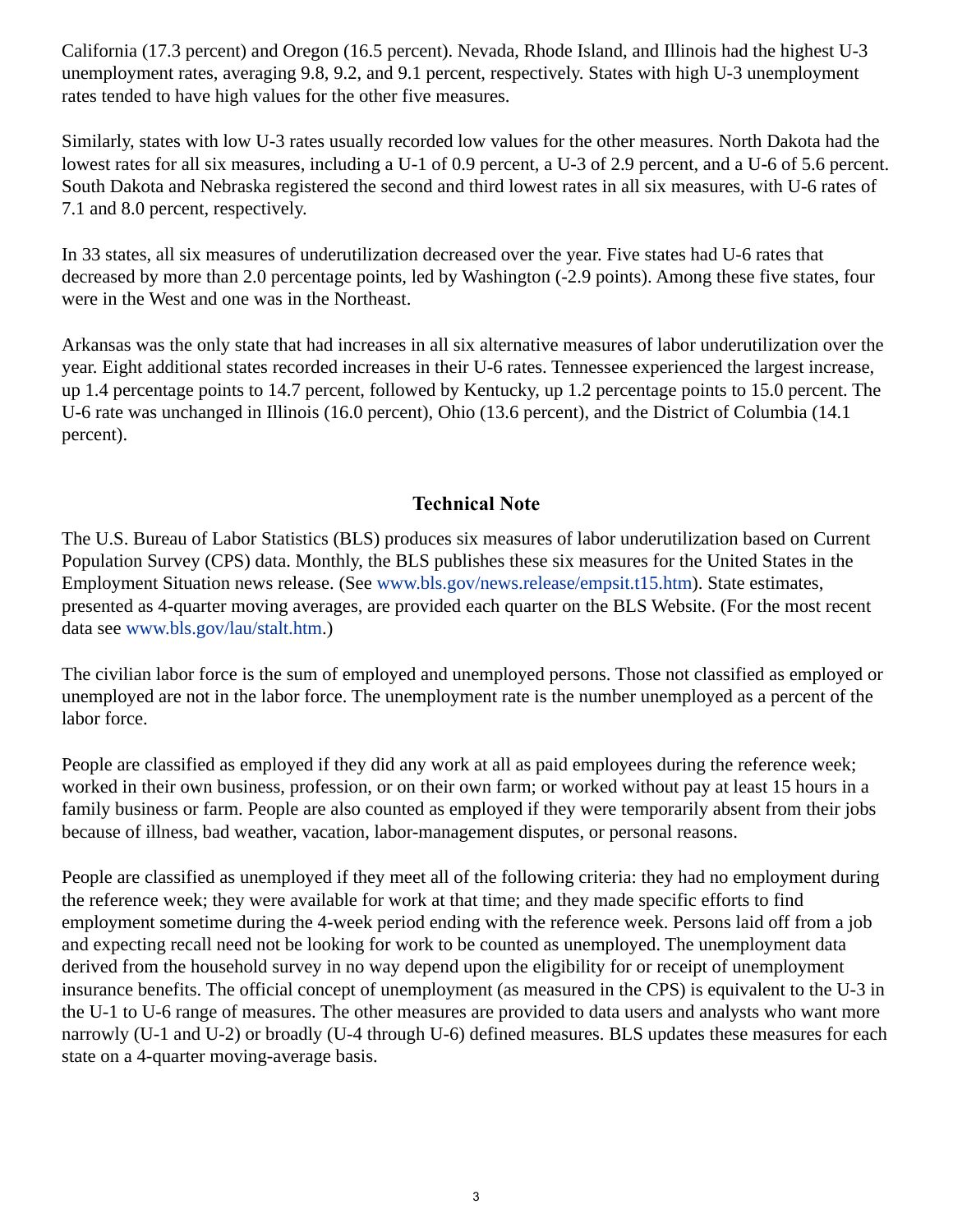The measures for states are analyzed on a 4-quarter average basis in order to increase the reliability of the CPS estimates, which are based on relatively small sample sizes at the state level, and to eliminate seasonality. Due to the inclusion of lagged quarters, the state measures may not fully reflect the current status of the labor market. For additional information on state estimates derived directly from the CPS, see [www.bls.gov/gps/](https://www.bls.gov/gps/notescps.htm) [notescps.htm.](https://www.bls.gov/gps/notescps.htm)

Data are calculated from quarterly tables in which the components of each measure are rounded to the nearest hundred. As a result, these measures contain slightly more rounding error than that found in typical CPS annual average tabulations (in which rates are calculated based on unrounded data). Due to small state sample sizes, neither monthly nor quarterly state data from the CPS satisfy BLS publication standards.

Note that the unemployment rates (U-3) in this release are derived directly from the CPS, because this is the only source of data for the various components of the alternative measures. As a result, these U-3 measures may differ from the official state unemployment rates for the same period. The latter are estimates developed from statistical models that greatly improve the reliability of the top-side labor force and unemployment estimates. Those models, developed by the Local Area Unemployment Statistics (LAUS) program, incorporate CPS estimates, as well as input data from other sources. The model-based estimates are accessible through the LAUS home page at [www.bls.gov/lau/home.htm.](https://www.bls.gov/lau/home.htm)

The level (that is, number of persons) estimates reflect independent population estimates for each year. Because these population controls are not revised, level estimates between years are not fully comparable. However, the application of new population controls generally does not affect ratios or proportions, such as U-1 through U-6.

Information in this release will be made available to sensory impaired individuals upon request. Voice phone: 202-691-5200; Federal Relay Service: 1-800-877-8339.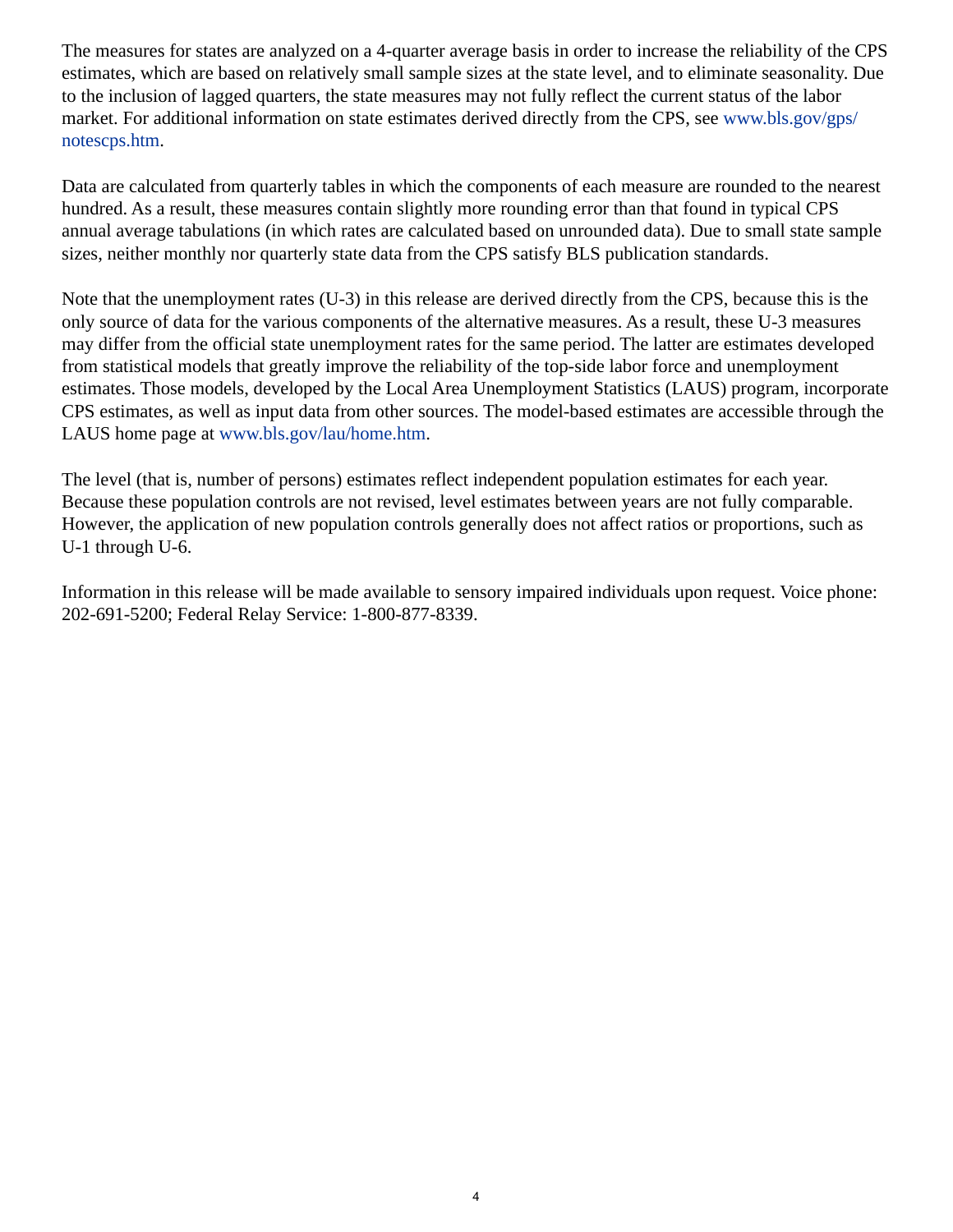#### <span id="page-4-0"></span>**Table 1. Measures of labor underutilization for Nebraska and the United States, annual averages (percent), 2011-2013**

| Measure                                                                                                                                                                                            |     | Nebraska |      |      | <b>United States</b> |      |  |
|----------------------------------------------------------------------------------------------------------------------------------------------------------------------------------------------------|-----|----------|------|------|----------------------|------|--|
|                                                                                                                                                                                                    |     | 2012     | 2013 | 2011 | 2012                 | 2013 |  |
| U-1 Persons unemployed 15 weeks or longer, as a percent of the civilian labor force                                                                                                                | 2.0 | 1.7      | 1.5  | 5.3  | 4.5                  | 3.9  |  |
| U-2 Job losers and persons who completed temporary jobs, as a percent of the civilian labor<br>force                                                                                               | 2.3 | 1.9      | 1.8  | 5.3  | 4.4                  | 3.9  |  |
| U-3 Total unemployed, as a percent of the civilian labor force (official concept of                                                                                                                | 4.5 | 4.0      | 4.1  | 8.9  | 8.1                  | 7.4  |  |
| U-4 Total unemployed plus discouraged workers, as a percent of the civilian labor force plus                                                                                                       | 4.7 | 4.3      | 4.3  | 9.5  | 8.6                  | 7.9  |  |
| U-5 Total unemployed, plus discouraged workers, plus all other persons marginally attached to<br>the labor force, as a percent of the civilian labor force plus all persons marginally attached to | 52  |          | 4.7  | 10.4 | 9.5                  | 8.8  |  |
| U-6 Total unemployed, plus all persons marginally attached to the labor force, plus total<br>employed part time for economic reasons, as a percent of the civilian labor force plus all            | 8.9 | 8.8      | 8.0  | 15.9 | 14.7                 | 13.8 |  |

Footnotes:

<span id="page-4-1"></span>(1) The U-3 rates presented are unofficial state estimates derived from the Current Population Survey (CPS). The official measure is a model-based estimate available through the Local Area Unemployment Statistics (LAUS) program at www.bls.gov/lau/data.htm.

<span id="page-4-2"></span>(2) Persons marginally attached to the labor force are those who currently are neither working nor looking for work but indicate that they want and are available for a job and have looked for work sometime in the past 12 months. Discouraged workers, a subset of the marginally attached, have given a job-market related reason for not currently looking for work. Persons employed part time for economic reasons are those who want and are available for full-time work but have had to settle for a part-time schedule.